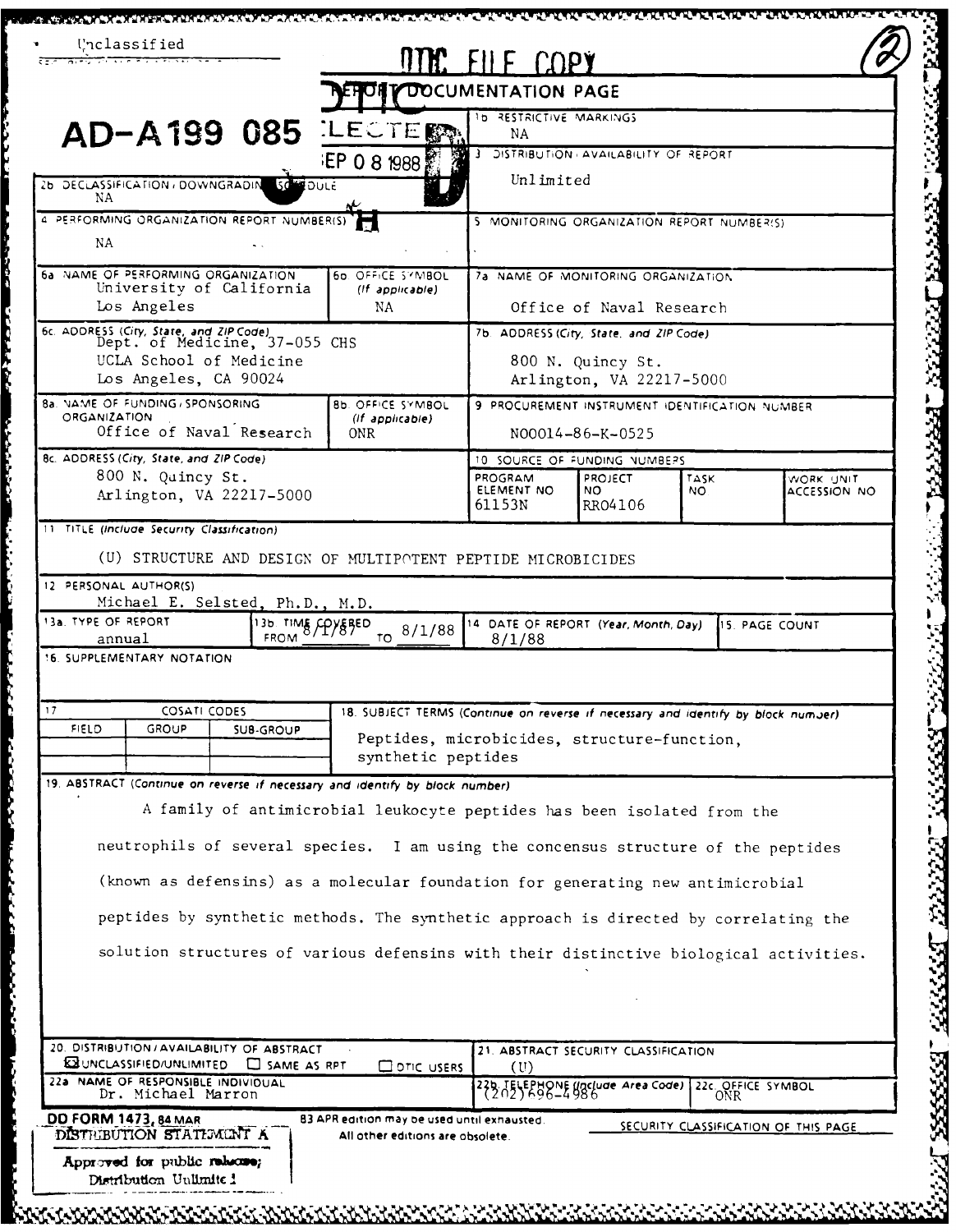## Structure and Design of Multipotent Peptide Microbicides

**ONR-N00014-86-K-052 5** Michael **E.** Seisted UCLA Department of Medicine Center for the Health Sciences Los Angeles, **CA** 90024

## ANNUAL REPORT

インフィング しょうしん しゅうしょう こうしんしょう しょうしょう こうしょう こうしょうしょう

Project goal. The goal of this project is to design novel peptide antibiotics using a naturally occurring family of peptides, known as defensins, as models. Defensins are homologous peptides, 29-34 residues in length, which are major constituents of the cytoplasmic granules of polymorphonuclear leukocytes. The structural hallmark of the defensin peptide family is a conserved infrastructure comprised of **1** arginine, 1 glycine, and **6** disulfide-linked cysteine residues (Fig. 1). Although the peptides are similar in their overall fold, they possess diverse antimicrobial spectra and potencies. **By** correlating specific biocidal activities with unique structural features, we seek to design custom peptide antimicrobials based on structurefunction principles derived from these studies. Insight into the molecular details of the peptide-target cell interactions may contribute to the general understanding of proteinmembrane recognition processes.  $\forall$  A A A A A A A  $\vee$ 

|                                                      |              |                 |                                          | 20                                                             | 30                          | ъ.<br>m. |
|------------------------------------------------------|--------------|-----------------|------------------------------------------|----------------------------------------------------------------|-----------------------------|----------|
|                                                      | $HNP-1$      |                 |                                          | $A$ [C]Y[C]R I PA[C]I A G E[R]R Y[G]T[C]I Y Q G R L W A F[C C] |                             |          |
| <b>HUMAN</b><br>$HMP-2$<br>$HNP-3$                   |              |                 |                                          | CIYICIR I PAICII A G EIRIR YIGITICII Y Q G R L W A FIC CI      |                             |          |
|                                                      |              |                 |                                          | DICIYICIR I PAICII A G EIRIR YIGITICII Y Q G R L W A FIC CI    |                             |          |
| <b>GUINEA PIG</b><br><b>GPNP</b><br>$NP-1$<br>$NP-2$ |              |                 |                                          | R RICIIICIT T R TICIR F P YIRIR LIGITICII F Q N R V Y T FIC CI |                             |          |
|                                                      |              | v vl            | ICIAICIR R A LICIL P R EIRIR AIGIFICIR I |                                                                |                             |          |
|                                                      |              | V VICIAICIR R A |                                          | <b>PLEIRIRAIGIFICIRI</b>                                       | INPI<br>R<br>IC CIR R       |          |
| <b>RABBIT</b><br>$NP-4$<br>$NP-5$                    | <b>NP-3A</b> | G I             | ICIAICIR R R F<br>S EIR                  | -S 1 G 1                                                       | IC CIS R R                  |          |
|                                                      | <b>NP-3B</b> | GRI             | ICIVICIR K QLLIC<br>YREIR                | l I G I D                                                      | R G V R F P FIC CIP R       |          |
|                                                      |              | v si            | ITICIR R F S                             | ICIG FG EIRIA SIGISICIT                                        | IC CIR R                    |          |
|                                                      |              | VFI<br>IC I     | ICIR G F L                               | ICIGS GEIRIA SIGISICIT                                         | <b>INGVRHTI</b><br>IC CIR R |          |
|                                                      |              |                 |                                          |                                                                |                             |          |

Figure 1. Covalent structures of defensins. The single letter amino acid code for<br>ten defensin peptides from the indicated sources are shown maximally aligned. ten defension peptides are outlined. The cysteine connectivities are also indicated.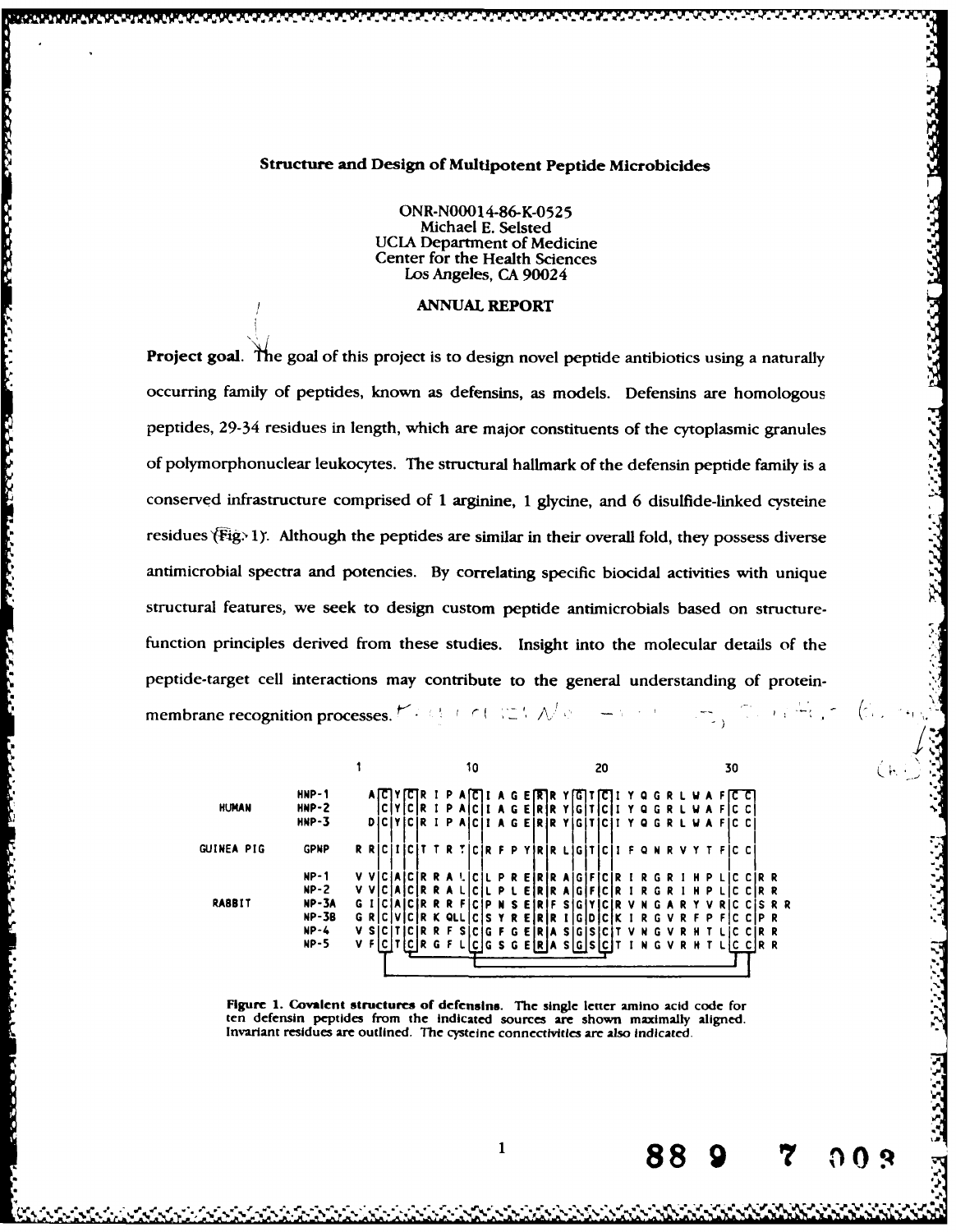**1. Isolation of new members of the defensin** family. Using methods established for the identification, purification, and characterization of rabbit, human, and guinea pig defensins, we isolated three new members of this peptide family from rat peritoneal neutrophils. The new members of the defensin family retain the conserved (6 Cys, 1 Gly, 1 Arg) infrastructure, are 29-32 residues in length, and have similar broad spectrum antimicrobial activities as many of the previously characterized defensins. Comparison of their structures and biocidal activities will be used for correlating residue-specific antimicrobial function(s). **"'**

**, . .. .'- - "--**

**S**

**%**

**%. .'**

 $\circ$ r

 $\sim$  11  $\tau$ 

S.

្វអា

 $\Delta$ bine  $. a1$ 

П  $\Box$ 

2. Chemical modifications of defensins. **By** comparing the antimicrobial spectra of various members of the defensin family, we found that HNP-1 and HNP-3 have distinctly different potency against fungal test organisms (Candida albicans) even though these twp defensins vary in sequence **by** a single residue (Fig. 1). This suggested that the amino terminal portion of the peptide plays an important role in function. To probe the relationships between the structure and function at this molecular locus, we have evaluated the effects of various covalent modifications of the amino terminus of HNP-1. We have developed methods for **%** specific modification, purification, and characterization of Ala<sub>,</sub> derivatives of HNP-1 using fluoroscein isothiocyanate, succinic anhydride, ethylacetimidate, and cyanate. While the characterization of the activities of these HNP-1 derivatives is not yet complete, our preliminary studies indicate that fluorescenation (conversion to a neutral amino terminus) abolishes HNP-1 activity, and amidination (with retention of native amino terminal charge) results in a compound with activity equal to that of the unmodified peptide. We are likewise generating defensin derivatives modified at the C-terminus using carbodiimide-mediated coupling of taurine, glycinamide, and arginine amide. The same state of the state of the state of the state of the state of the state of the state of the state of the state of the state of the state of the state of the sta

**3.** Solution Structures. in collaborative studies performed with Arthur Pardi, we have determined the solution structures of four defensin peptides: human defensins HNP-1 and

*e\_* . ...... *se-.- 4. X* **e**

**Pr** 2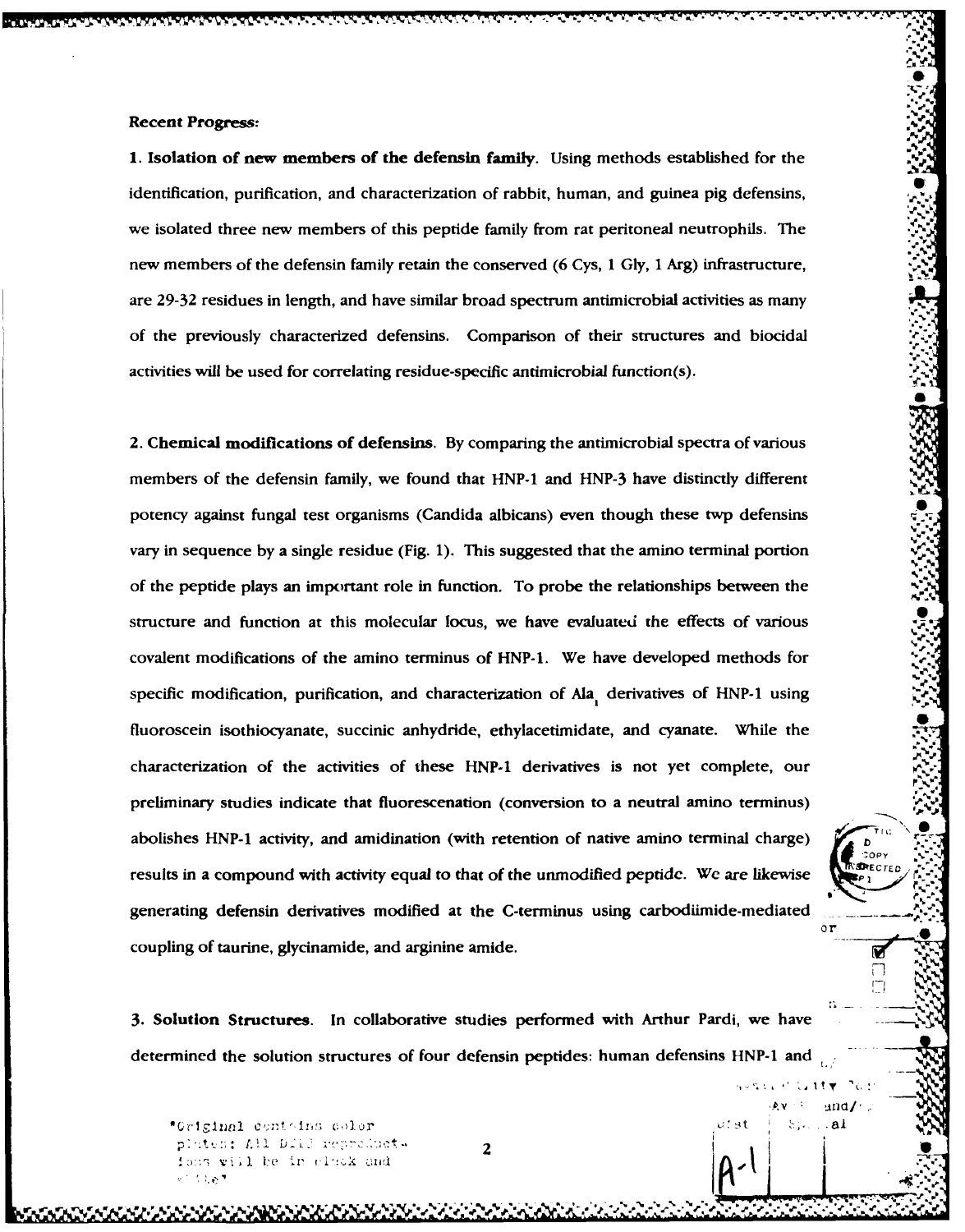HNP-3, and rabbit defensins NP-2 and NP-5. The solution structures were determined by 2-D NMR experiments (see list of publications) and refined by superimposing the disulfide array which we determined by a novel method. As anticipated, the four defensins studied by this technique have very similar structures. A space filling model of HNP-1 is shown in Figure 2, demonstrating that this defensin possesses an amphiphilic topology.



Figure 2. Space filling model of HNP-1 derived from NMR spectroscopy and covalent structure determination. Main chain atoms are shown in white. charged residues are shown in red, weakly polar residues are shown in blue. and hydrophobic residues are green or yellow (cystines).

One face of the peptide is comprised of hydrophobic residues, while the charged R groups are segregated, and are substantially clustered. The folded configuration is unique among peptides of known structure, and it varies in particular from amphiphilic alpha helical structures which have been described. The significance of the amphiphilic array is discussed below.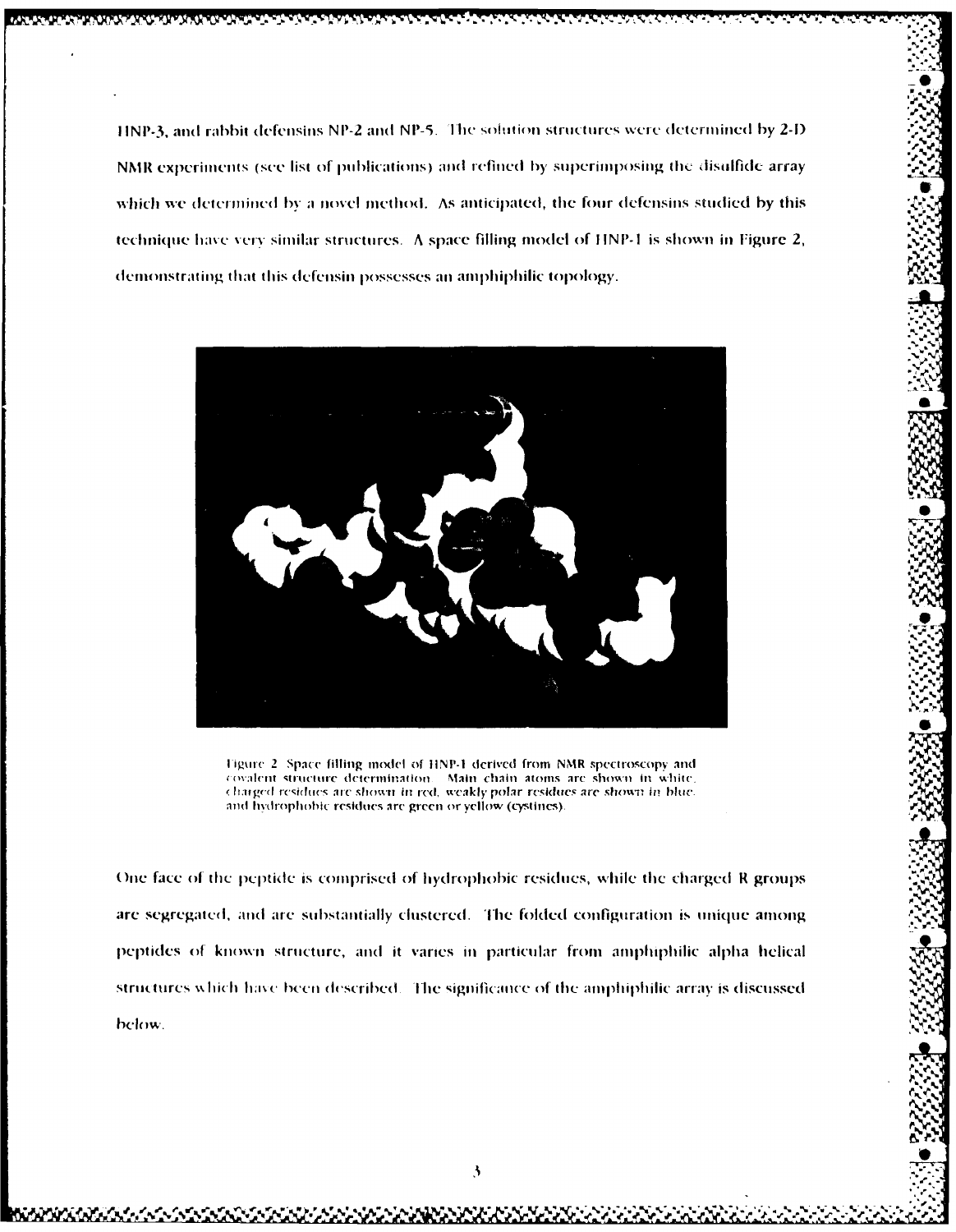4. Membrane active features of defensins. A number of experimental observations regarding the range of defensin bioactivities suggested that they act at the level of the target membrane: the peptides are active against prokaryotes, eukaryotes, and enveloped (but not naked) viruses; susceptible targets are protected **by** temperatures below the phase-transition point of the target membranes; bacteria and fungi are rendered insensitive to defensins by proton ionophores such as DNP or CCCP. We have now shown that at least two defensins, HNP-1 and NP-1, form voltage-dependent channels in lipid bilayer membranes. The pores formed 1) require specific orientation of the voltage potential, 2) are anion selective, 3) are heterogeneous, and  $\acute{4}$ ) appear to require the association of 2-4 monomers in the bilayer. These features are consistent with a novel oligomeric membrane channel which likely contributes to the biocidal mechanisms of defensin peptides.

**- N , --** \*. \_ - - ' -

**5.** Synthetic Defensins. We previously reported the synthesis of the rabbit defensin **NP-2** using t-BOC chemistry and HF cleavage. The yield **by** this method was approximately 5%. **41** We have modified the protocol used for synthesis and refolding such that our yields are now ca. 22%. This was accomplished **by** using TFMSA cleavage and modified conditions for peptide refolding and disulfide oxidation. With the knowledge gained from development of **NP-2** synthesis conditions, we have succeeded in synthesizing more than 200 mg of the  human defensin HNP-1. This peptide contains 30 residues, which include 3 tryrosines, 1 tryptophan, and 6 cysteines. **A** manuscript describing the conditions used for synthesis, cleavage, deprotection, refolding, and biologic activities of synthetic HNP-1 is in preparation. The ability to synthesize the quantities of this and related defensins will allow us to perform material-consuming studies which would otherwise be impossible. Further, we are now well positioned for the synthesis of defensin congeners, a major goal of this project.

6. Crystallographic studies. Ongoing analysis of diffraction quality crystals of the rabbit defensin **NP-2** and the human defensin **HNP-1** have proceeded to the point of tracing the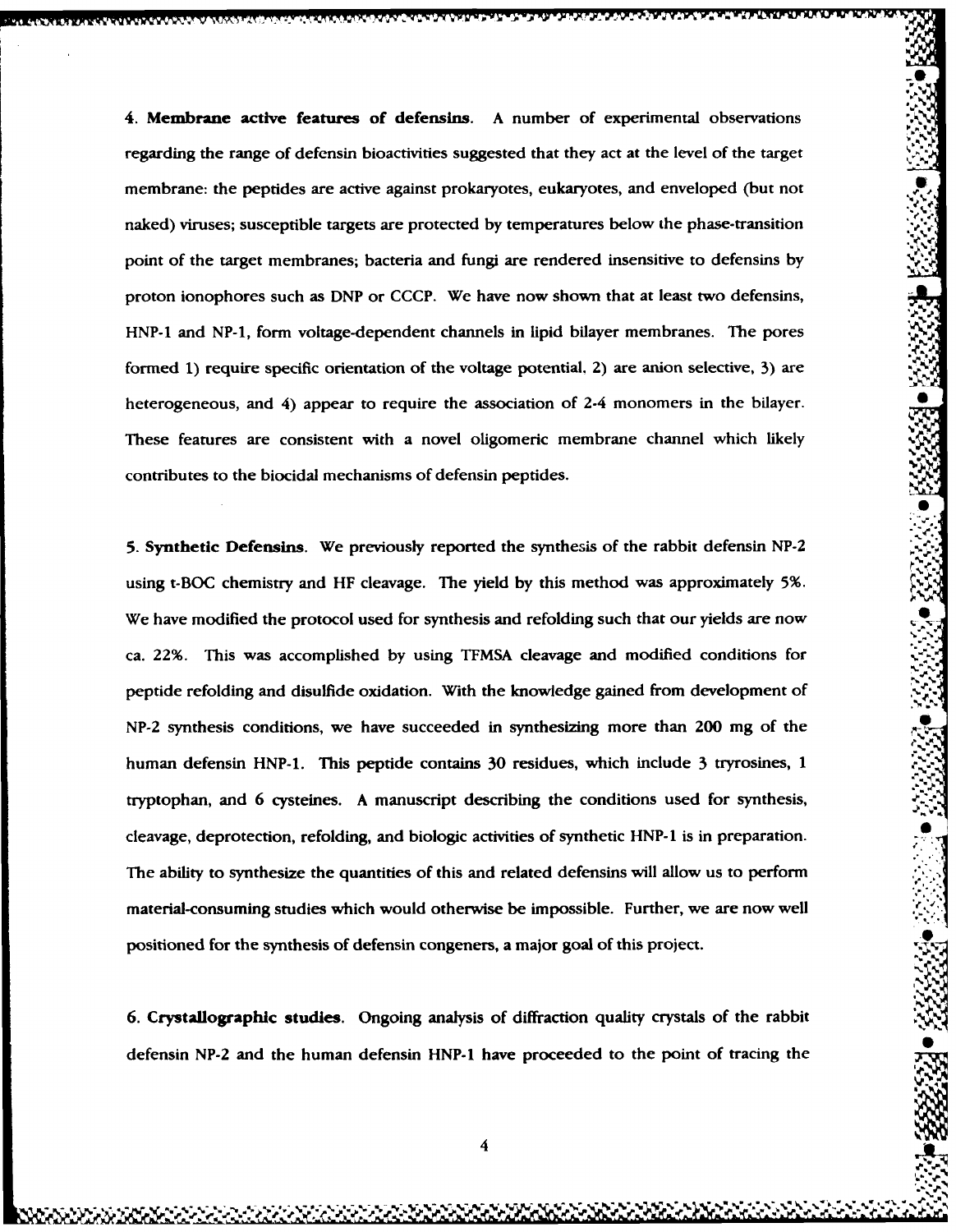main chain of both peptides. While both NP-2 and HNP-1 form high quality crystals, we have had difficulty in generating heavy atom derivatives for isomorphous replacement studies. In order to increase the number of possible crystal forms amenable to heavy atom derivatives, we sought to crystallize the human defensin HNP-3. With its amino terminal aspartate, we surmised that a heavy cation might bind to this site. High grade crystals HNP-3 were recently grown at pH 4.05 from a precipitant of sodium citrate, ethanol and polyethylene glycol (Fig. 3). We are currently characterizing the crystal space group, and will collect native data sets shortly.



Figure 3 10X photo of crystals of HNP-3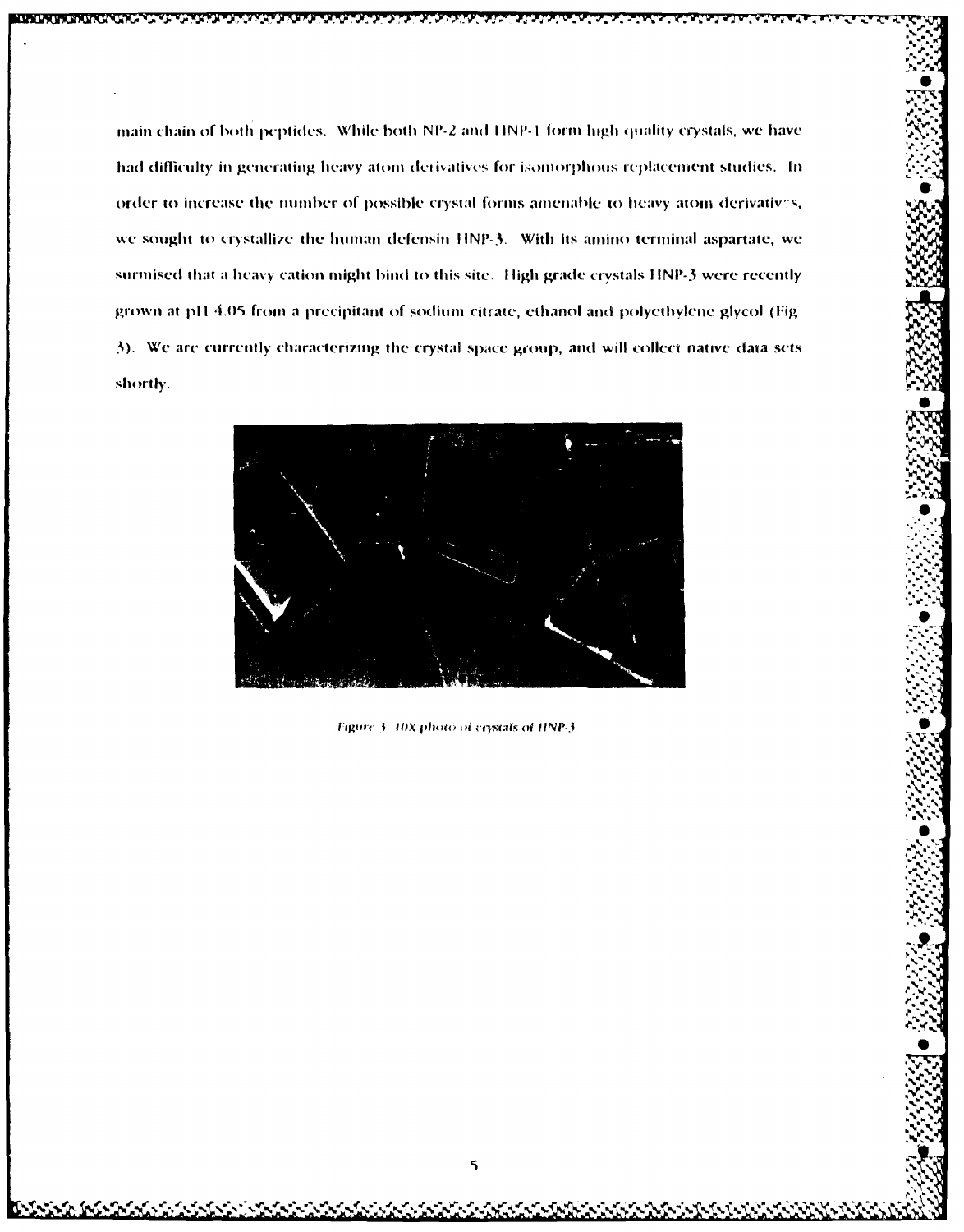MOLECULAR BIOLOGY CONTRACTOR LIST: BIOCHEMISTRY BI

SUBSET (April 1988)

ME. Marto apartment of Biophysics Loms Hopkins Scroot of Medicine T25 North Wolfe Street<br>T25 North Wolfe Street

**NDERSEN.** Niels H. Tepartment of Chemistry intversity of Washington

UGUST, J. Tromas<br>Cepartment of Pharmacology coms nookins Medical School 25 North Wolfe Street . Calitimor. ND 21205

**JBIDER, Myrch L.** Chanistry Department<br>Northwester University<br>Evanston, IL 50201

BEVERIDGE, Cavid L epartment of Chemistry es eyar university hall-Altwater Laboratories<br>Middletown, CT 06457

SILTONEN, Roomey L. Cepartment of Pharmocology The interesting of the interesting<br>the interesting of Virginia

BRAMSON, H. Neal Continues in the content of Biochemistry, Box 607 Robinson Hall<br>Controllers of Biochemistry, Box 607 Robinson Hall 301 Eimmood Avenue Rochester, NY 14642

MANG, Eddie L. Bio/Molecular Engineering Code 5190 'vaval Research Laboratory<br>Heshington, D.C. 20375-5000

ERICKSON, Sruce Chemistry Department University of North Carolina<br>Chapel Hill, NC 27514

FEIGON, Juli F Continent of Chemistry & Biochemistry<br>University of California 105 Hilgard Avenue Los Angeles, CA 900024-1569

FIGHT, Allison R. Dept of Medical Biochem & Genetics Taxas AM University<br>College Station, TX 77843

FORTES, P. A. George<br>Department of Biology<br>University of California-San Diego<br>La Jolla, CA 92903

FRANKEL, Richard B. **Massacrusetts institute of Technology** Trancis Bitter National Laboratory

FRAUENFELDER, Hans Department of Physics<br>Department of Physics<br>Urbana, IL 61801 GABER, Bruce P. Code 6190 Bio/Molecular Engineering Naval Research Laboratory

3000MW, Eugene M.<br>Siomagical Research Institute University of Wisconsin<br>Kenosha, WI 53141

HO, Put Shing Department of Siochem and Siophysics Oregon State university Corvailis, OR 97331

HOFFMAN, Brian M. Department of Chemistry Northwestern University Evanston, IL 60201

HONIG, Barry Columnia University Dept of Biochem and Molec Siophysics 530 West 168th St. New York, NY 10032

HOPKINS, Paul 8. Department of Chamistry University of Washington Seattle, MA 98195

KIRC-MAN, David L. Colliege of Marine Studies University of Delaware

LAURSEN, Richard Chemistry Department Boston University 590 Commonwealth Avenue Soston, MA 02215

LENZ, Robert W. Chanical Engineering Department<br>University of Massacrusetts<br>Amerst, MA 01003

LEWIS. Randolf V. **Siochemistry Department** University of Wyaming University Station Box 3944

LINDSAY, Stuart M. Department of Physics Arizona State University amp, AZ 35278

LOEB, George 1. David W. Taylor Research Center Code 2841 Annapolis, MD21402-5067

McCONNELL, Harden M. Stanford University Department of Chemistry Stanford, CA 34305

MERTES, Kristin Bowman University of Kansas<br>Dept of Chemistry Lawrence, Kansas 66045

MAGLMO, Marx Bio/Molecular Engineer. Code 6190 Navai Research Laponatory<br>Wasnington, 20 20075-5000

NOVOTNY, Usini<br>Lab for Callular and Molecular Res Massacrusetts General Hospital

PABC, Carl C. Department of diconvsios Joms hopkins university School of Medicine

PRENDERGAST. Franklivn Mayo foundation Rochester. W 55905

PRIMOR, Naftali New York Zoological Society New York Aquarium Osporne Lap of Marine Science

RACKOVSKY, Shalon R. Department of Siconvictors<br>University of Rocrester School of Medicine and Dentistry Rochester, NY 14642

RAJAN, K. S. Illinois Institute of Tecmolocy Research Institute  $10$  W.  $35$ th  $3$ t. Chicago, IL 50616

REINISCH. Lau Department of Physics Northeastern University 360 Huntington Avenue<br>360 Huntington Avenue

RICH. Alexander Num, Riesaler<br>**Vessacrusetts** Institute of Technology<br>Camoridge, MA 02139

RICHARDS, J. H. California Institute of Technology Div of Chemistry and Chem Engineer.<br>Pasadena, CA 91125

ROTHSCHILD, Kenneth J. Department of Physics Boston University 590 Commonwealth Avenue Bastan, MA 02215

SCHULTZ, Peter G. University of California Dept of Chemistry<br>Bekeley, CA 34720

SELSTED, Michael E.<br>Univ of CA Los Angeles<br>Dept of Medicine 37-055 CHS Los Angeles, CA 90024

SIGMAN, David S. JCLA School of Medicine Dept of Biological chemistry SIMES, Steven J.<br>Dapanthent of Sid points (Sorenoza)<br>University of Coutr (Papare)<br>Mootie, AL 35566

EDISKEY, Antropy Understory of App Fed Micropro co.<br>Department of App Red Bibliograph Sciences. **Massacrusetts Institute of Technol**<br>Campridge, MA CC100

STEWART, James M Diamont Calles<br>Continent of Dieristry<br>University of Maryland<br>College Park, MD 20142

TAYLOR, Gondan T.<br>Hawaii Institute of Geophysica Same Production<br>CR25 Connea Road<br>Honolulu, H1 25822

TOSTESON, Tromas R<br>Department of Manine Scriences<br>University of Puento Rico<br>Mayaguez, PR 20109

URRY, Dan H. University of Molecular Brochesto<br>University of Alabama<br>P. D. Box 311 Birmingnam, AL 35294

WAITE, U. Hendent<br>College of Mannne Studies winder of the study<br>university of Deleware<br>Lewes, DE 19958

MARD, Keith B.<br>Naval Research Laponatory<br>Laponatory for Molecular Bibliocy<br>Code 6030<br>Constants - Michael School wasnington, 00 00375

**WARSHEL, A**nien<br>Department of Chemistry<br>University of Soutnern Ca<sup>llin</sup>ornia<br>University Park Las Angelies, DA 90089-0482

MHITE, David C.<br>Department of Micropic'ocy Contract of Applied Mencover boy<br>Chiversity of Tennessee<br>Knowsille, TN 37995-1945

WILLIAMS, Ugn I<br>Allied Corporation<br>Columpia Rd and Park Ave.<br>Monhistown, NU 07853